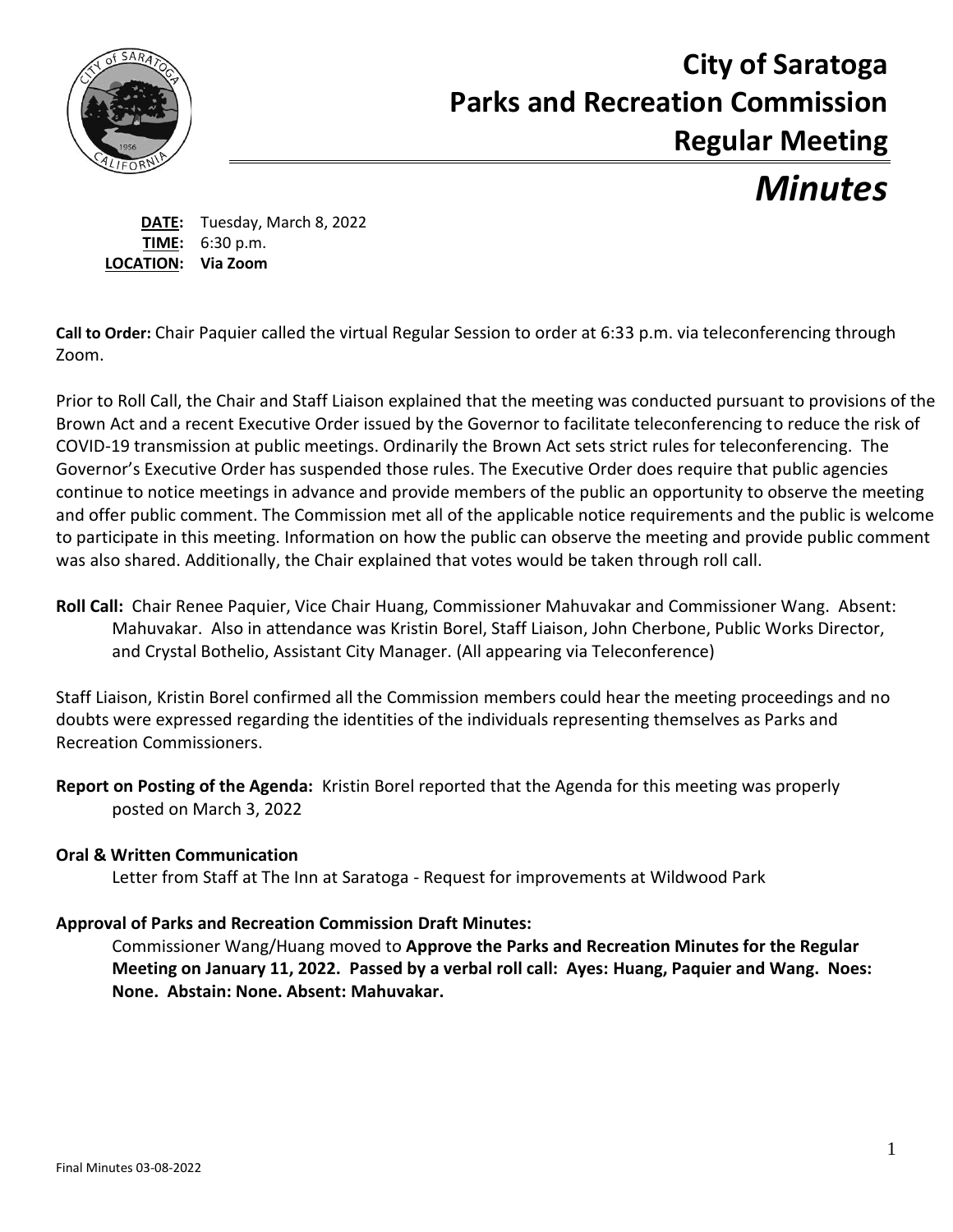#### **Agenda:**

#### **1. Summer Movie Night**

Crystal Bothelio, Assistant City Manager reviewed the options for PRC involvement in Movie Night. They were also asked to choose movies from a pre-selected list.

Chair Paquier invited any public comments on this item.

There was 1 speaker who asked if there are to be food trucks at the event. Staff will investigate and get back to the Commission with this answer.

#### *Commissioner Mahuvakar arrived at the Zoom meeting at 6:45*

# **The Commission recommended the movies Encanto, Luca and Sing for this Summer's Movie Night and to host activities such as Hula Hoop and Community Tree Activity.**

#### **2. Beauchamps Park Update**

Staff reported that the approved Draft Plan 1B plan was sent to neighbors of Beauchamps park soliciting input and comments on the design. Notices were also posted in the park with information about the project and links to the website. The City received 8 comments, mostly asking for additional swings, shade and additional seating. Staff contacted the designer, and it looks like most of the requests can be accommodated. The existing swing set will be removed and relocated to a newly created location just north of the existing play area. This will provide an additional swing to meet the residents' requests.

A finalized plan incorporating all the resident's comments will be drawn up and brought back for final approval at the May 10, 2022 meeting.

Chair Paquier invited any public comments on this item.

There was 1 speaker who asked about the surface of the new play area. Staff answered that the new surface will an all rubberized surface.

Commissioner Paquier/Makuvaker moved to **Recommend approval of the changes to Design Plan 1B based on resident input, and to be brought back for final approval at the May meeting. Passed by a verbal roll call: Ayes: Huang, Mahuvakar, Paquier and Wang. Noes: None. Abstain: None. Absent: None.**

#### **3. Update on Historical Plaque Program**

The Commission discussed the status of this program which will work on creating historic information signs for our parks. All the commissioners supported working with the HPC on this project and supported the goal of posting this information in our parks and on our website.

The Commission will review the photos at the next meeting and report on the status of the project.

Chair Paquier invited any public comments on this item. There were no speakers.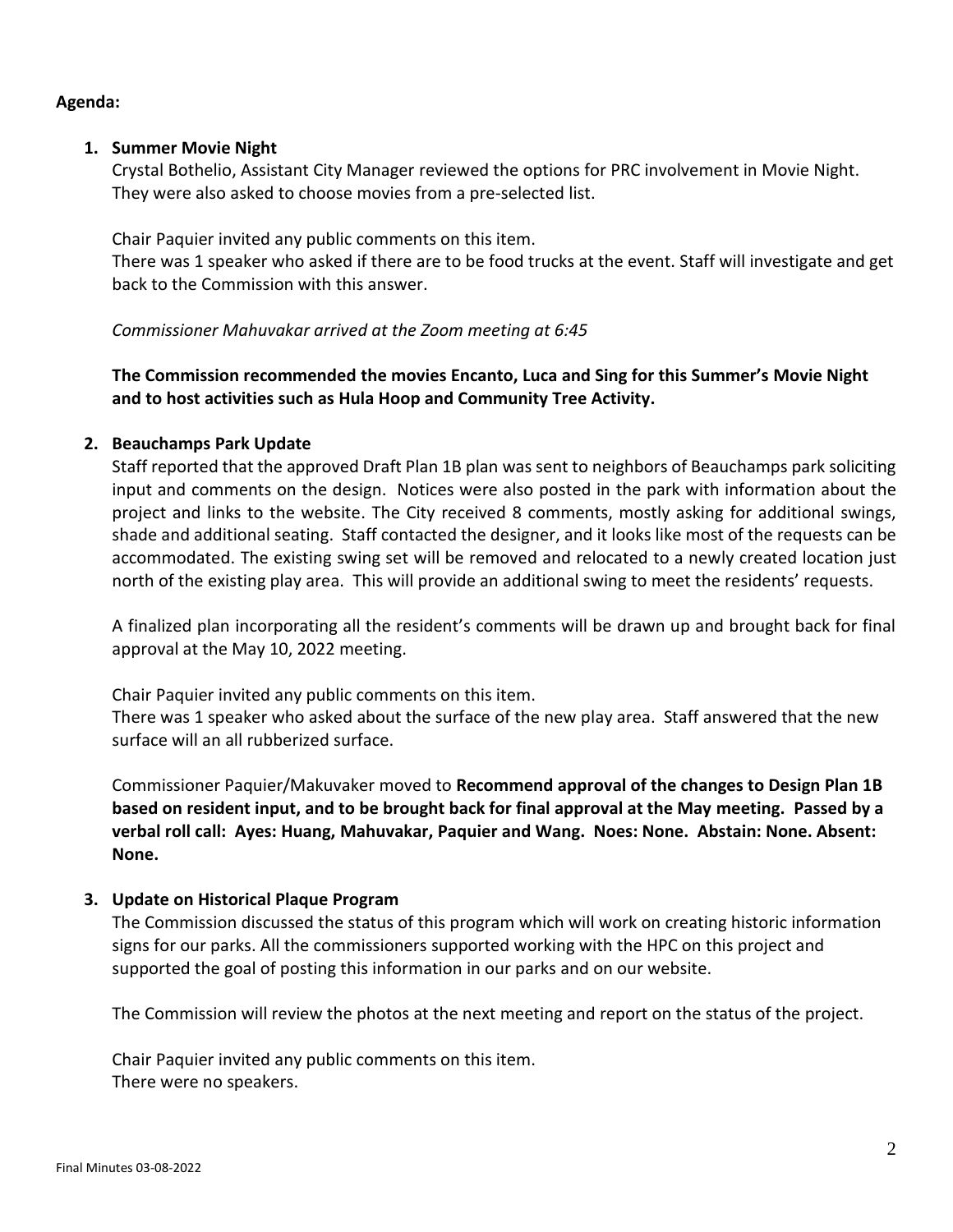#### **4. Community Engagement Brainstorming**

The Commission spoke in general about ideas for future events and activities. Vice Chair Huang suggested organizing ongoing hikes to encourage residents and families to get out into nature for wellness. Commissioner Wang initially raised the idea of a photo contest and Chair Paquier liked it as well and recommended that they be shown at Movie Night. She also suggester partnering with the Youth Commission.

Chair Paquier invited any public comments on this item. There was one speaker who asked about creating a "Fun Run".

Commissioner Paquier/Muhavakar moved to **Recommend new projects to the 2022-23 PRC Workplan – Organizing Hikes for Wellness and a Park Photo Contest to be shown at Movie Night or other City event (Let's Hike! and Let's Create!). Passed by a verbal roll call: Ayes: Huang, Mahuvakar Paquier and Wang. Noes: None. Abstain: None. Absent: None.**

#### **5. Equity in Parks**

The Commission recommended at the January 11, 2022 meeting to wait for City Council direction on this topic. To date there has been no direction from the Council

Chair Paquier invited any public comments on this item. There were no speakers.

**Commissioner and Staff Reports** *(This includes committee updates and park reports. This section is informational only; no actions will be taken.)*

| Commissioner | Park                                    |
|--------------|-----------------------------------------|
| Vacant       | Wildwood, Foothill, Quarry              |
| Huang        | El Quito, Gardiner                      |
| Mahuvakar    | Bell Grove, Congress Springs, Ravenwood |
| Paquier      | Beauchamp, Brookglen                    |
| Wang         | Azule, Kevin Moran, Friendship Park     |

#### **Agenda Items for Next Meeting January 11, 2022**

- Beauchamps Park playground replacement project
- Update on Historic Plaque program
- Update on Let's Work
- Work Plan Project Updates
- Equity in Parks
- Letter about Wildwood Park
- Drone Video Update

#### **Adjournment**

Commissioners Paquier/Wang move to **Adjourn the meeting at 8:15 p.m. Passed by a verbal roll call: Ayes: Huang, Mahuvakar, Paquier, and Wang. Noes: None. Abstain: None. Absent: None.**

In compliance with the Americans with Disabilities Act, if you are a disabled person and you need a disability-related modification or accommodation to participate in this meeting, contact Kristin Borel at